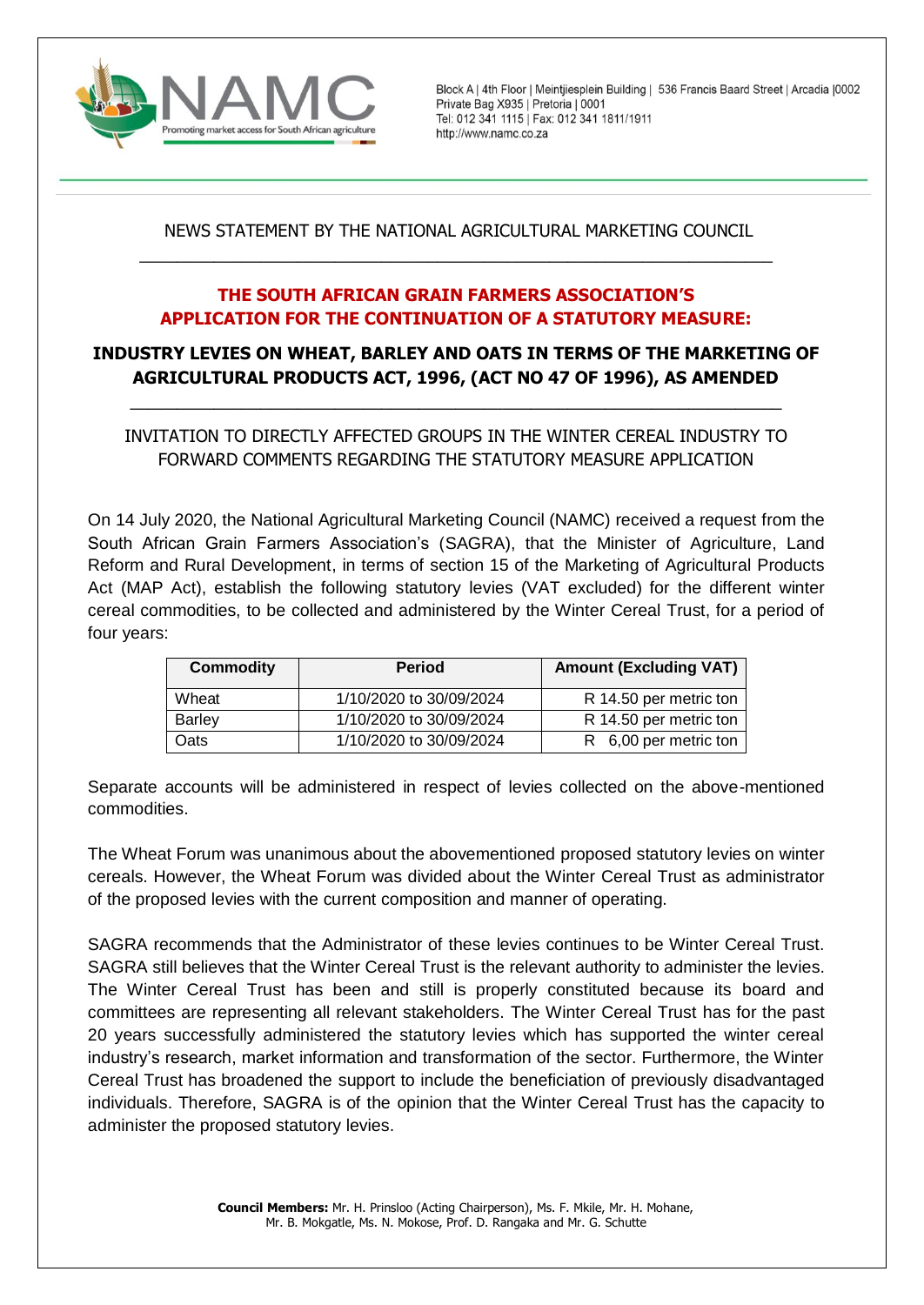The proposed levies will be utilised for the funding of information (as performed by the SA Grains Information Services (SAGIS)), quality and grading (as performed by the SA Grain Laboratory), transformation, administration, capacity building, research, the Supply & Demand Estimates Committee, and pre-breeding research (that provides building blocks for breeding).

Statutory levies have been imposed over the past years on wheat, barley and oats to provide financial support for research projects, generic market information and to assist with the development of emerging farmers of winter cereals in South Africa. The current statutory measure regarding levies on wheat and barley, as promulgated by Government Notice No. 40318 of 30 September 2016, that currently amounts to R12/ton (excl VAT) on wheat and R5/ton (excl VAT) on barley, will expire on 30 September 2020.

### **Industry consensus and certain conditions:**

It should be noted that the recent application for the continuation of the above statutory levies, which was submitted by the Wheat Forum to the NAMC on 1 April 2020, was retracted on 10 July 2020. Industry had consensus to submit the request for the continuation of the levies and the administration thereof by the Winter Cereal Trust, on the explicit condition that certain amendments had to be made to the Trust Deed prior to the commencement of the next marketing season for winter cereals, which will take effect on 1 October 2020.

As it seemed unlikely for the Trustees to agree and implement the required amendments to the Trust Deed before 1 October 2020, without the active intervention of their nominating bodies, and resulting disruptions in the provision of critical industry functions, members of the Wheat Forum unanimously decided to retract the application. Furthermore, to urgently investigate alternative systems for the funding of vital industry services during the course of the next season, in order to have sufficient time to discuss and evaluate a proper long-term funding strategy for the industry going forward.

#### **Business Plan:**

The income by means of the proposed levies is based on an expected success rate of 95% in the collection of levies. It is budgeted that an average total income of R49.2 million, of which R44.3 million would be from the wheat levy, could be collected in the next four years, depending on the crop size.

The Wheat Forum agreed that the utilisation of statutory funds to support research functions, is based on the following:

- **Projects that are to be supported must be demand-driven;**
- All applications must be evaluated by a technical committee, which will make recommendations to the Board of Trustees;
- All funds collected during a financial year will be made available for utilisation during that financial year;
- Funds will be allocated to various fields of research on the basis of a model accepted by the winter cereal industry. Provision is made for the following categories:
	- non-breeding related projects;